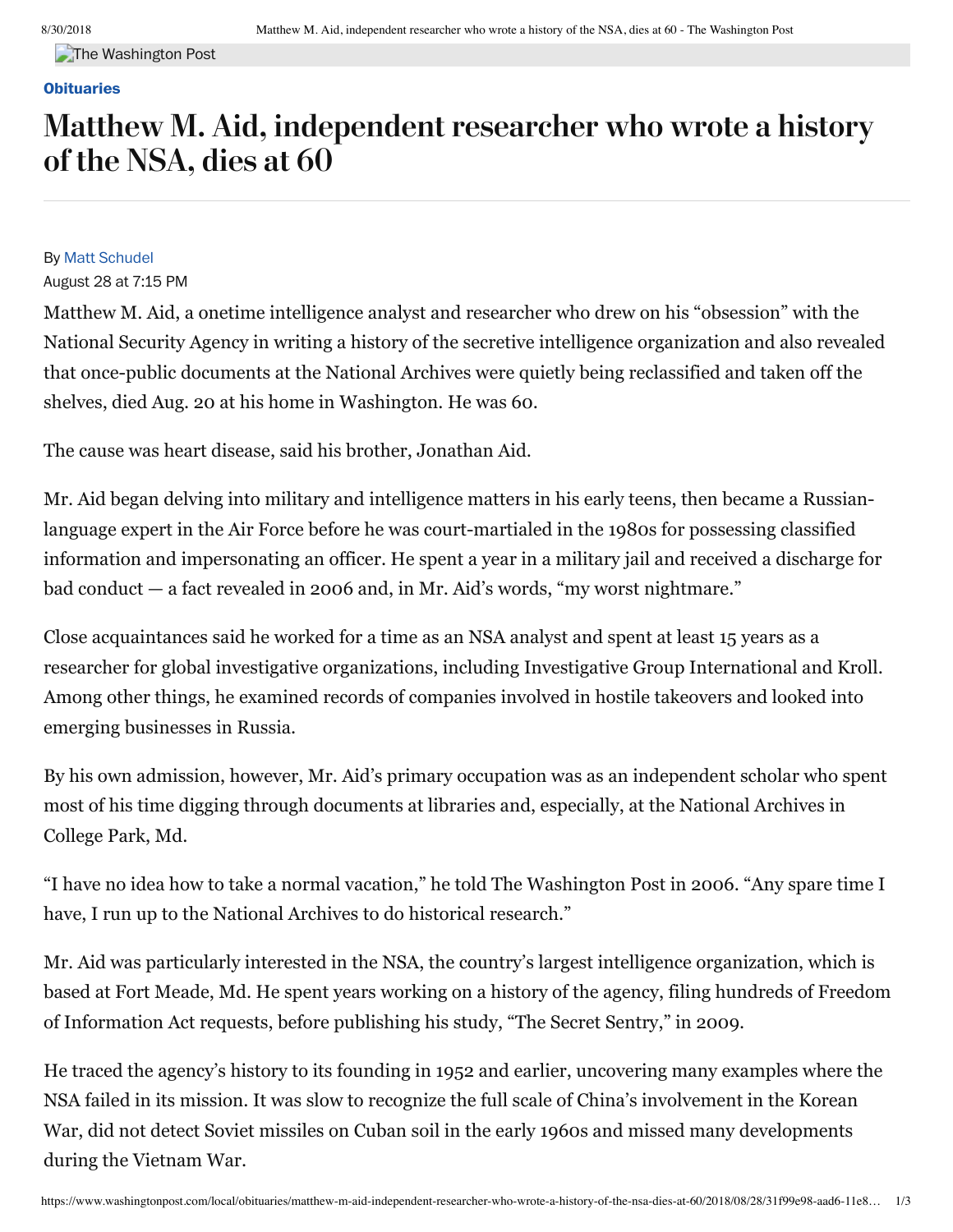One of Mr. Aid's most significant findings, which became publicly known in 2005, was an NSA coverup of erroneous records related to the 1964 Gulf of Tonkin incident, in which U.S. officials alleged that North Vietnamese torpedo boats twice fired on U.S. Navy ships. The incident led to U.S. military engagement in Vietnam.

A report written by an agency historian in 2001 noted that U.S. intelligence officers falsified documents about a disputed attack, but the report was suppressed.

"To keep it classified simply because it might embarrass the agency is wrong," Mr. Aid told the New York Times in 2005. "Rather than come clean about their mistake, they helped launch the United States into a bloody war that would last for 10 years."

In 2006, after searching in vain for documents he had previously reviewed, Mr. Aid discovered a previously unknown effort to remove public records from the National Archives. He believed various intelligence agencies, including the CIA and defense intelligence agencies, were attempting to conceal awkward or revealing episodes from public view.

"I like things neat," Mr. Aid told The Post in 2006. "And when I started getting the runaround from people at the Archives about why this stuff wasn't available, that's when I started getting angry . . . They would not give me an explanation. Alarm bells started going off when that happened."

Archives officials later revealed that more than 25,000 records had been removed and vowed to stop the practice. Many of the newly classified documents were decades old and seemed to be part of an effort to hide U.S. intelligence blunders of the past.

Timothy Naftali, then a University of Virginia history professor, said Mr. Aid had performed "a great service" in exposing the reclassification program.

"His work helps all of us fight against the culture of secrecy in Washington today," Naftali said. "We don't have enough watchdogs."

Matthew Morris Aid was born March 11, 1958, in New York City. His mother was a political activist, and his father was a lawyer for Mobil Oil. The family lived in France and Libya for several years during Mr. Aid's youth.

When Mr. Aid was 12, his brother said, he would tell his parents in New York that he was going to the library — only the library was at the National Archives. He took the train to Washington, then returned home in time for dinner.

Mr. Aid graduated in 1980 from Beloit College in Wisconsin, where he studied international relations. He joined the Air Force, took Russian language training but was court-martialed when found to be in possession of top-secret information.